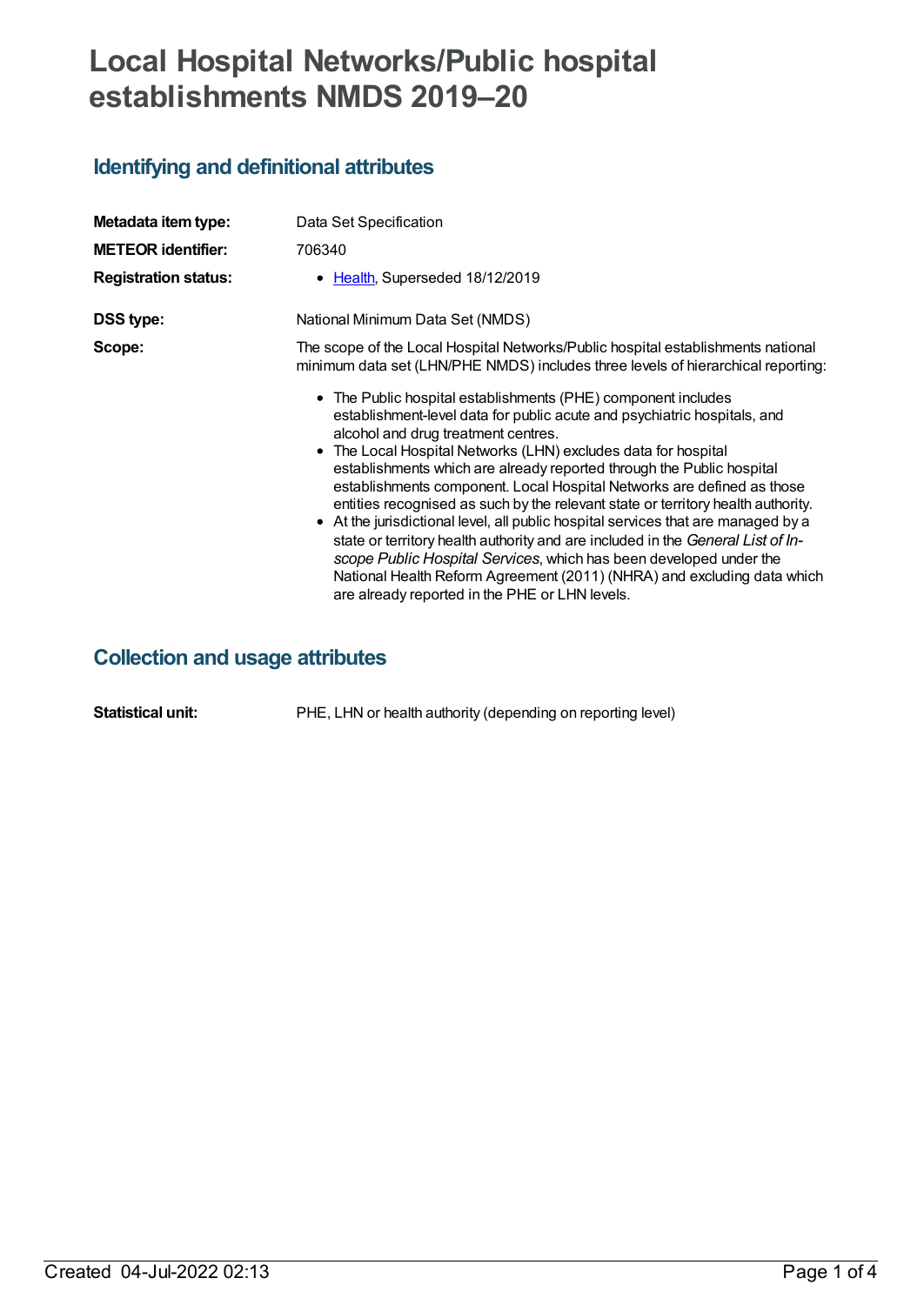| <b>Guide for use:</b>      | The following are principles of the collection. States and territories should consider<br>these principles when providing data.                                                                                                                                                                                                                                                                                                                                                                                                                                                            |
|----------------------------|--------------------------------------------------------------------------------------------------------------------------------------------------------------------------------------------------------------------------------------------------------------------------------------------------------------------------------------------------------------------------------------------------------------------------------------------------------------------------------------------------------------------------------------------------------------------------------------------|
|                            | 1. Data should be reported by states and territories at the level relevant to<br>service management and/or provision.                                                                                                                                                                                                                                                                                                                                                                                                                                                                      |
|                            | 2. The LHN/PHE NMDS should capture and differentiate between in-scope and<br>out-of-scope of the NHRA.                                                                                                                                                                                                                                                                                                                                                                                                                                                                                     |
|                            | 3. The LHN/PHE NMDS must specify where financial data elements are<br>reporting actual data and where they are reporting estimated data.<br>4. Where possible, the LHN/PHE NMDS should align with the Government<br>health expenditure NMDS (GHE NMDS), so it is able to function as a subset<br>of the GHE NMDS if required.<br>5. Reporting on expenditure relating to contracted care requires less detail than<br>other expenditure.<br>6. Where possible, the changes to the PHE component of the NMDS should<br>maintain the ability to report time series data from previous years. |
|                            |                                                                                                                                                                                                                                                                                                                                                                                                                                                                                                                                                                                            |
|                            | Recurrent expenditure and related revenue data reported to the LHN/PHE NMDS<br>should reconcile with published financial statements.                                                                                                                                                                                                                                                                                                                                                                                                                                                       |
|                            | Actual recurrent expenditure and related revenue data are expected to be reported<br>at the level at which they appear in the general ledger. Expenditure and revenue<br>data are not expected to be apportioned to a lower level.                                                                                                                                                                                                                                                                                                                                                         |
|                            | Expenditure data are reported in two ways:                                                                                                                                                                                                                                                                                                                                                                                                                                                                                                                                                 |
|                            | • as it would appear in the general ledger line items (Establishment—recurrent<br>non-salary expenditure, public hospital expenditure categories code N[N]<br>and <b>Establishment</b> —staffing categories, health code N[N])<br>• by NHRA product streams <b>Establishment-total recurrent expenditure</b> ,<br>National Health Reform Agreement 2011 product streams code N[N]]. These<br>are estimated data.                                                                                                                                                                           |
|                            | The total recurrent expenditure by product stream should equal the total recurrent<br>expenditure by general ledger line item.                                                                                                                                                                                                                                                                                                                                                                                                                                                             |
|                            | For the purposes of the LHN/PHE NMDS, funding from the Australian Government,<br>state and territory health authorities and other state and territory government<br>departments is considered to be revenue and should be reported as such.                                                                                                                                                                                                                                                                                                                                                |
| <b>Collection methods:</b> | Some data for this NMDS are sourced from the state or territory health authority<br>general ledger. Some other data are maintained at the LHN or hospital and are<br>forwarded to the relevant state or territory health authority for inclusion.                                                                                                                                                                                                                                                                                                                                          |
|                            | National reporting arrangements                                                                                                                                                                                                                                                                                                                                                                                                                                                                                                                                                            |
|                            | State and territory health authorities provide the data to the Australian Institute of<br>Health and Welfare for national collation, on an annual basis.                                                                                                                                                                                                                                                                                                                                                                                                                                   |
|                            | Periods for which data are collected and nationally collated                                                                                                                                                                                                                                                                                                                                                                                                                                                                                                                               |
|                            | Financial years ending 30 June each year.                                                                                                                                                                                                                                                                                                                                                                                                                                                                                                                                                  |
| Implementation start date: | 01/07/2019                                                                                                                                                                                                                                                                                                                                                                                                                                                                                                                                                                                 |
| Implementation end date:   | 30/06/2020                                                                                                                                                                                                                                                                                                                                                                                                                                                                                                                                                                                 |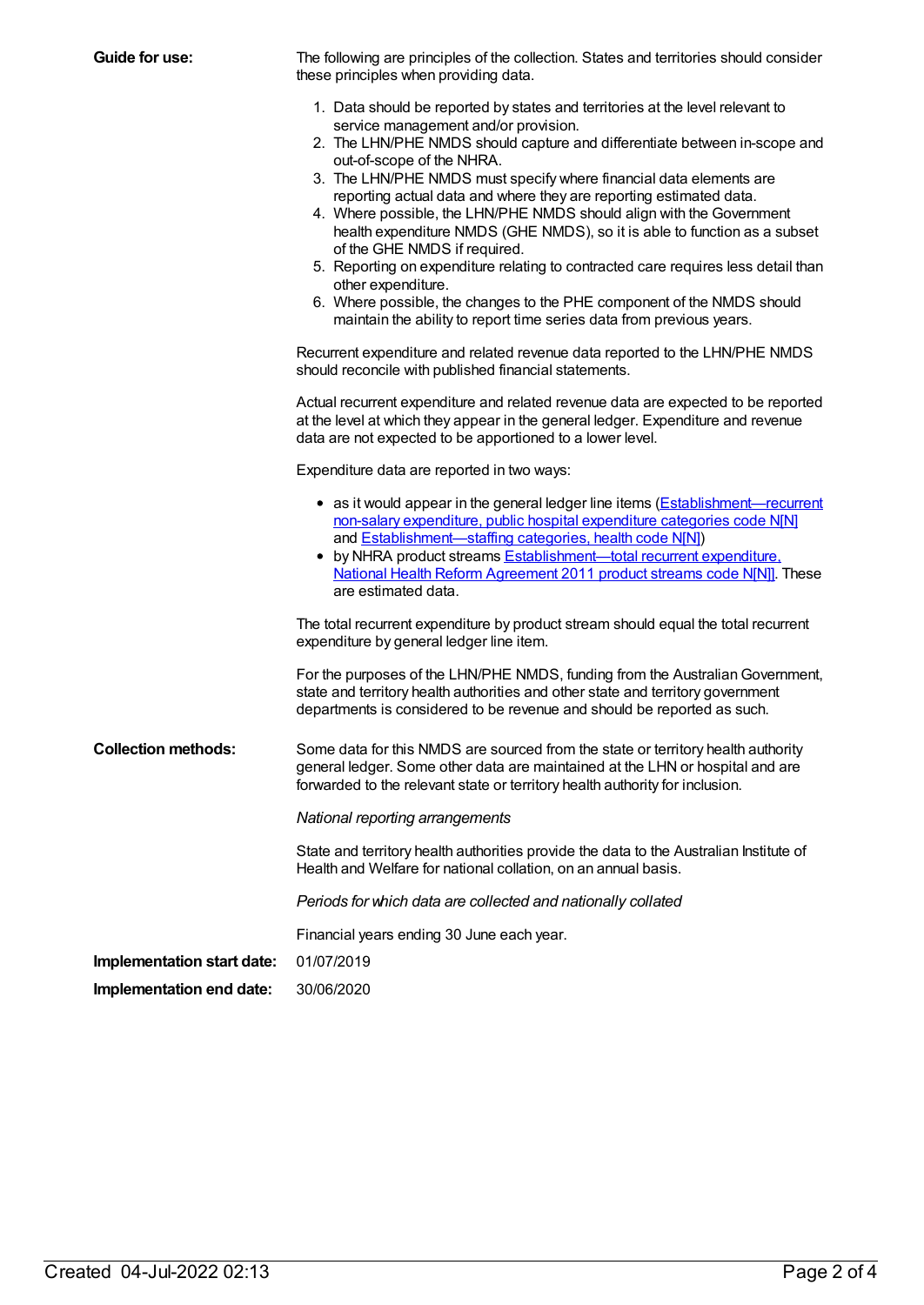#### **Comments:** *Relationship between the three components*

The three levels of the hierarchy work together to collect the same types of recurrent expenditure and related revenue data items, but at different levels of the system. The reporting levels are mutually exclusive, so there should be no overlap in the reporting or expenditure and revenue data across the levels.

| Hierarchical level                                               | Data collected through |
|------------------------------------------------------------------|------------------------|
| Public hospital establishments                                   | <b>PHE</b> component   |
| Local Hospital Network                                           | <b>LHN</b> component   |
| State or territory health authority State or territory component |                        |

It is expected that recurrent expenditure and related revenue data will be reported at the level at which they occur.

For services 'managed by a state or territory health authority', only those services considered to be 'public hospital services' under the NHRA are in scope. For the public hospitals and LHNs, all activity, expenditure and related revenue in the General Ledger for that organisation would be in scope of this NMDS, regardless of whether all components are a 'public hospital service' under the NHRA.

For information on public hospital services in-scope or out-of-scope, refer to the National Efficient Price Determination (IHPA 2018a) and the National Efficient Cost Determination (IHPA 2018b).

In addition to the shared expenditure and revenue data items, the PHE component includes items such as establishment location, establishment type and specialised service indicators that do not appear in the other components.

#### *Scope links with other NMDSs*

The LHN/PHE NMDS shares scope with other hospital NMDSs as well as other establishment and expenditure collections:

- Admitted patient care NMDS
- Alcohol and other drug treatment services NMDS
- Government health expenditure NMDS
- Mental health establishments NMDS
- Non-admitted patient care hospital aggregate NMDS
- Non-admitted patient emergency department care NMDS.

### **Source and reference attributes**

| <b>Submitting organisation:</b> | Independent Hospital Pricing Authority                                                                                                                                                                                                 |
|---------------------------------|----------------------------------------------------------------------------------------------------------------------------------------------------------------------------------------------------------------------------------------|
| Steward:                        | <b>Australian Institute of Health and Welfare</b>                                                                                                                                                                                      |
| Reference documents:            | IHPA (Independent Hospital Pricing Authority) 2018a. National Efficient Price<br>Determination 2018-19. IHPA, Sydney. Viewed 25 September 2018,<br>https://www.ihpa.gov.au/publications/national-efficient-price-determination-2018-19 |
|                                 | IHPA (Independent Hospital Pricing Authority) 2018b. National Efficient Cost<br>Determination 2018-19. IHPA, Sydney. Viewed 25 September 2018,<br>https://www.ihpa.gov.au/publications/national-efficient-cost-determination-2018-19   |

### **Relational attributes**